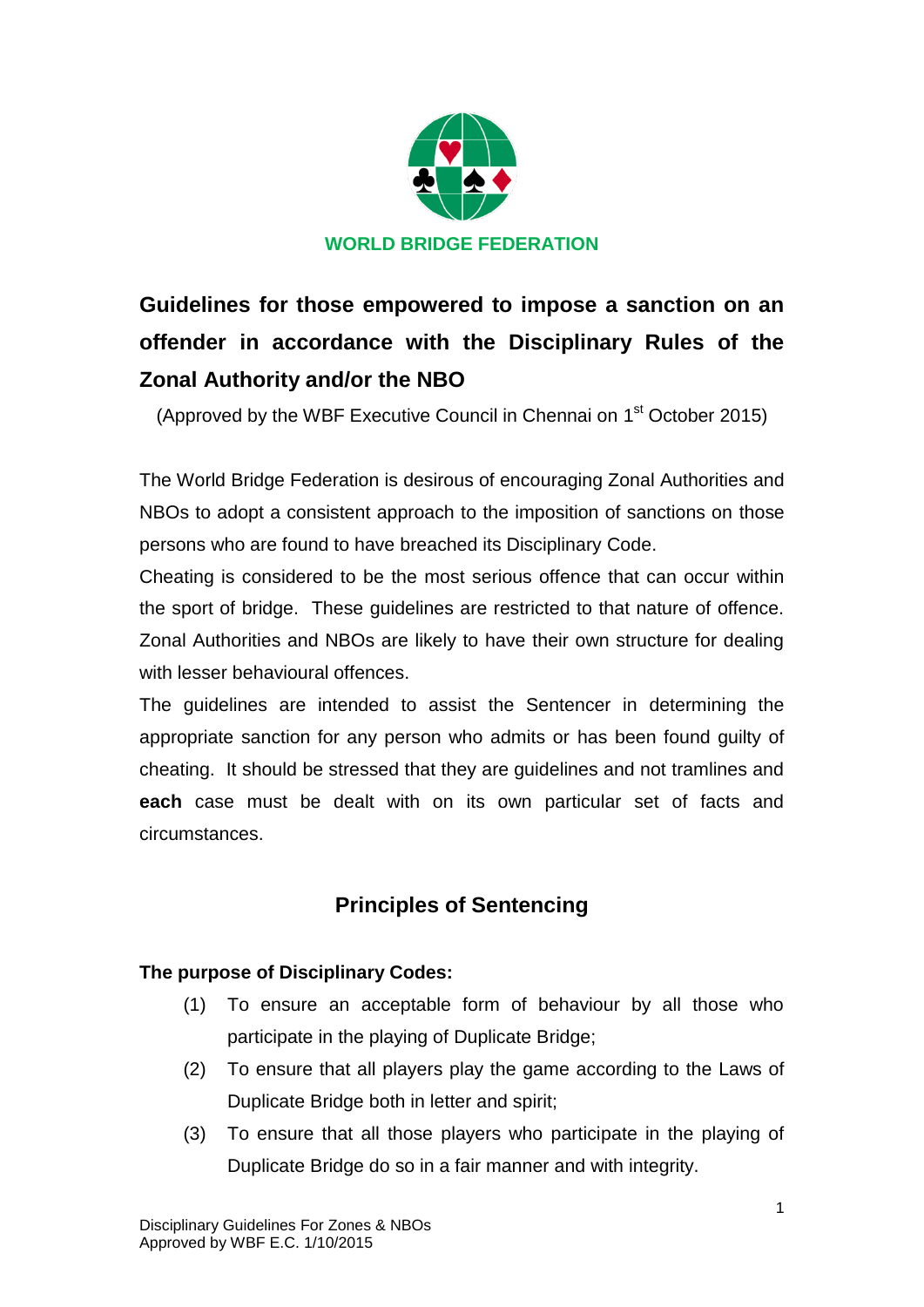

#### **The legal framework within which the procedures have application:**

- (1) Zonal Authorities and NBOs will usually have, and are encouraged to implement, a Disciplinary Code that sets out the processes and procedures that will apply in dealing with misconduct.
- (2) There will usually be a relationship by which such Disciplinary Code will have application. This may arise contractually, by virtue of a membership agreement or by acknowledgement of being subject to the Disciplinary Code.

#### **Sanctions**

(1) **Collusive cheating** – pre-arranged methods of arranging unauthorised information by a partnership:

> 1<sup>st</sup> Offence: Life ban from playing with that partner and a 10 years suspension from participation in Zonal and/or National events.

> 2<sup>nd</sup> Offence: Permanent ban from participation in Zonal and/or National events.

**(2) Obtaining information relating to hands** – actively seeking information regarding hands not yet played:

> 1<sup>st</sup> Offence – 1 year suspension from participation in Zonal and/or National events

> $2^{nd}$  Offence – 5 year suspension from participation in Zonal and/or National events

**(3) Inadvertent cheating** – obtaining information regarding a hand not yet played and then acting on that information when the hand is played:

1<sup>st</sup> Offence – warning

2<sup>nd</sup> Offence – Suspension from participation in Zonal and/or National events for up to 2 years